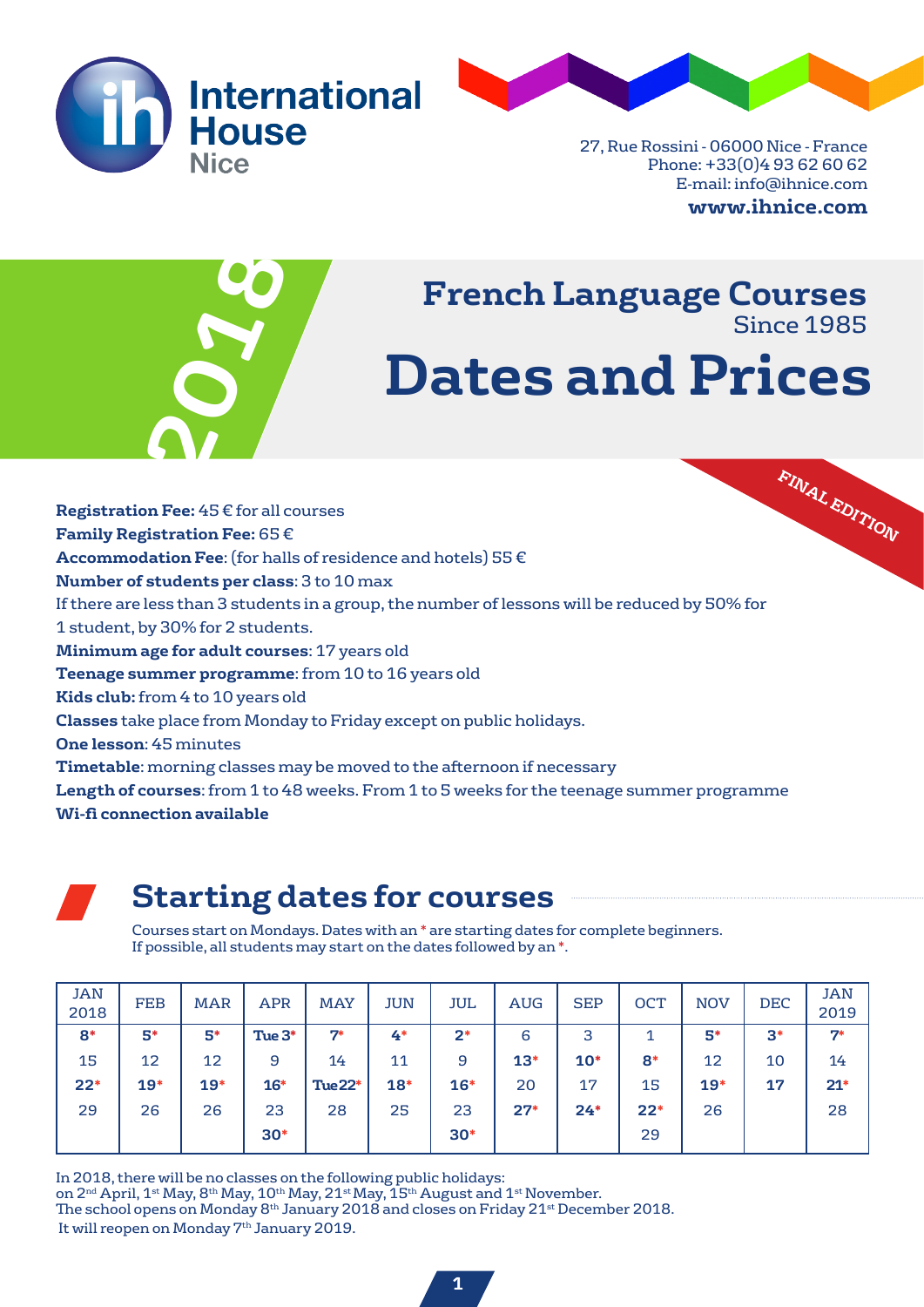## **Dates for the DELF and DALF exams**

Examination prices: DELF A1: 110 €, DELF A2: 110 €, DELF B1: 120 €, DELF B2: 130 €. The DELF exams take place at the Centre International Valbonne (CIV) near Nice. The DALF exams are organised by the University of Nice and take place in June and December in Nice.

|                 | Exam dates                                         | <b>Exams</b>        | <b>Enrolment</b>                                 |
|-----------------|----------------------------------------------------|---------------------|--------------------------------------------------|
| January         | $17^{\text{th}} - 18^{\text{th}} - 19^{\text{th}}$ | DELF A1, A2, B1, B2 | 8 <sup>th</sup> – 18 <sup>th</sup> December 2017 |
| February        | $14^{\text{th}} - 15^{\text{th}} - 16^{\text{th}}$ | DELF A1, A2, B1, B2 | $19th - 26th$ January 2018                       |
| March           | $14^{\text{th}} - 15^{\text{th}} - 16^{\text{th}}$ | DELF A1, A2, B1, B2 | $16th - 23rd$ February 2018                      |
| May             | $16^{\text{th}} - 17^{\text{th}} - 18^{\text{th}}$ | DELF A1, A2, B1, B2 | $9th - 19th$ April 2018                          |
| June            | $13^{\text{th}} - 14^{\text{th}} - 15^{\text{th}}$ | DELF A1, A2, B1, B2 | $14^{th}$ – 23 <sup>rd</sup> May 2018            |
|                 | $21^{st} - 22^{nd}$                                | DELF PRO B1, B2     | $28th$ May - $6th$ June 2018                     |
| July            | Tue 17th - 18th - 19th                             | DELF A1, A2, B1, B2 | $18^{\text{th}}$ – 27 <sup>th</sup> June 2018    |
| August          | $22^{nd}$ - $23^{rd}$ - $24^{th}$                  | DELF A1, A2, B1, B2 | $20^{th}$ – $25^{th}$ July 2018                  |
| October         | $17^{\text{th}} - 18^{\text{th}} - 19^{\text{th}}$ | DELF A1, A2, B1, B2 | $17th - 26th$ September 2018                     |
| November        | $14^{th}$ - $15^{th}$ - $16^{th}$                  | DELF A1, A2, B1, B2 | $19th$ – 26 <sup>th</sup> October 2018           |
|                 | $22^{nd} - 23^{rd}$                                | DELF PRO B1, B2     | $7th$ – 9 <sup>th</sup> November 2018            |
| <b>December</b> | $12^{th} - 13^{th} - 14^{th}$                      | DELF A1, A2, B1, B2 | $16th$ – 23 <sup>rd</sup> December 2018          |

### International House Nice is a test centre for:

**TCF Tout public**, **TCF-ANF** (acquisition de la nationalité française) **TCF Québec**, **TEF Canada IELTS, The University of London**

Please inquire at school for dates and prices. All these tests take place at 27 rue Rossini, 06000 Nice

# **French Courses 2018 Fees**



## **Group courses**

### **Intensive and super intensive courses**

| 20 lessons/week |  |
|-----------------|--|
| <b>GR20</b>     |  |

From 9:00 to 12:15 or from 13:15 to 16:30 if needed

From 9:00 to 12:15 and 3 afternoons from 13:15 to 14:55

### **Preparation courses for DELF/DALF/TCF**

| 26 lessons/week | 26 lessons/week 22 lessons/week |                  |
|-----------------|---------------------------------|------------------|
| <b>GR26</b>     | <b>DEL26</b>                    | <b>DEL/DAL22</b> |

From 9:00 to 12:15 general French Programme plus 3

From 9:00 to 12:15 general French Programme plus 2 private lessons to prepare for the DELF B2 and DALF examinations

|                      |                      |                     | the DELF examination | afternoons to prepare for for the DELF B2 and DALF<br>examinations |
|----------------------|----------------------|---------------------|----------------------|--------------------------------------------------------------------|
| 258 €/week           | 335€/week            | From 1 to 2 weeks   | 335€/week            | $374 \text{ E/week}$                                               |
| 229 €/week           | 298 €/week           | From 3 to 8 weeks   | $298 \text{ E/week}$ | $345 \text{ E/week}$                                               |
| $210 \text{ E/week}$ | 273 €/week           | From 9 to 11 weeks  | 273 €/week           | 326 $\varepsilon$ /week                                            |
| $170 \text{ E/week}$ | $220 \text{ E/week}$ | From 12 to 23 weeks | $220 \text{ E/week}$ |                                                                    |
| 150 €/week           | $210 \text{ E/week}$ | From 24 to 35 weeks | 210 €/week           |                                                                    |
| $140 \text{ E/week}$ | 196 $\epsilon$ /week | From 36 to 48 weeks | 196 €/week           |                                                                    |

**2**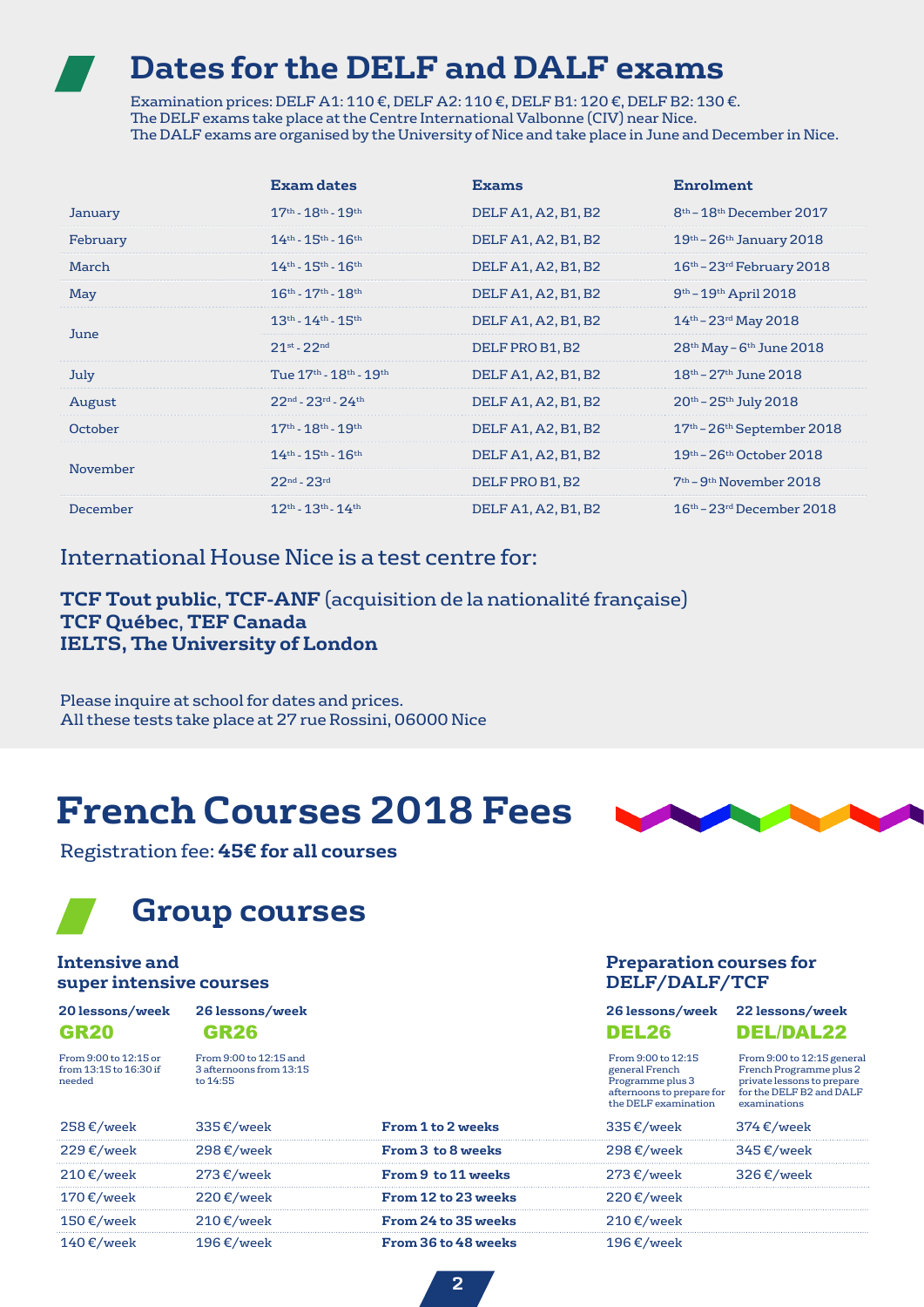

afternoons of private lessons from 13:15 to 14:55

These programmes are recommended for students with specific needs such as technical, business, medical and legal French.

**20 lessons/week** From 9:00 to 12:15 or from

13:15 to 16:30

**30 lessons/week** From 9:00 to 12:15 and from 13:15 to 14:55

### **Group and private courses**

1740 €/week PR30

### **Flexible Private Lessons**

58 €/45min FLEX

1160 €/week

PR20

From 1 to 2 weeks From 3 to 8 weeks

**24 lessons/week** From 9:00 to 12:15 general From 9:00 to 12:15 general French Programme plus 2 **30 lessons/week**

French Programme plus 5 afternoons of private les-sons from 13:15 to 14:55

490 €/week 838 €/week CO24 CO30

461 €/week 809 €/week



## **Home tutoring**

Full board accommodation. One activity per week.

**20 private lessons/week** From 9:00 to 12:15

**30 private lessons/week** From 9:00 to 12:15 and from 13:15 to 14:55

1518 €/week HOM<sub>20</sub>

2095 €/week **HOM30** 



# **Extensive classes**

2 hours, three times a week

EXT 06

From 13:15 to 15:15 Monday, Tuesday, Thursday 5 weeks, 30 hours 450 €



Dates: 8<sup>th</sup> to 21<sup>st</sup> July 2018 **30 lessons and activities/week**

TEACH30

360 € per week (2 weeks maximum)



**SKY** 

Minimum package of 3 lessons of 45 minutes per week 3 lessons:  $114 \in$ Extra lesson: 38 €

# **French/English Teenage Summer Campus**

### *8th July – 11th August 2018*

Full package with campus full board accommodation, activities, transfers and insurance. Complete beginners can start only on the following dates:  $8<sup>th</sup>$  July and 22<sup>nd</sup> July.

### TEEN20

### **20 lessons/week**

From 9:00 to 12:15 Dates: 8<sup>th</sup> July to 11<sup>th</sup> August 2018

785 €/week **Each extra day 90 €** Full package less accommodation: 527 € Tuition only: 258 €/week

### TEEN CO24

### **24 lessons/week**

From 9:00 to 12:15 general French Programme plus 2 afternoons of private lessons from 13:15 to 14:55

1017 €/week

**Please note that students who take the TEEN CO programme will miss out on certain activities in the afternoons.**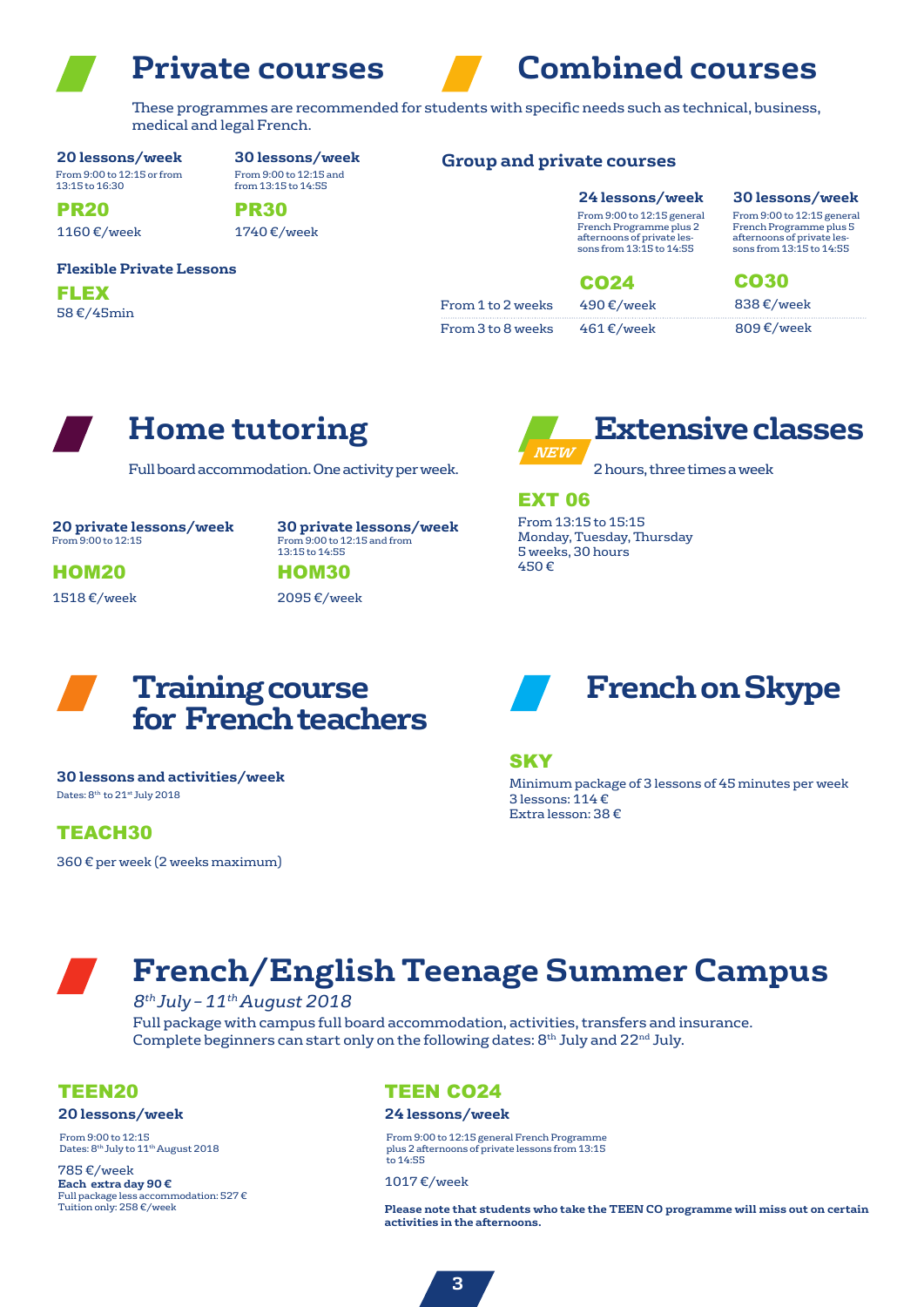

From 9:00 to 12:15 Dates: 8<sup>th</sup> July to 11<sup>th</sup> August 2018 **20 lessons/week** For a parent and a child (from 4 to 16 years old)

FAM20

258 € per week for each participant



Dates: 9<sup>th</sup> July to 31<sup>st</sup> August 2018 KIDS

From 9:00 till 12:00 200 €/week Each extra week: 200 €

From 9:00 till 17:00 300 €/week Each extra week: 300 €

## **Other programmes and internships**

### **French cuisine course**

80 €/1 session per week

### **French and sport Mini stays**

For further information please enquire at school

- Horse riding classes
- Golf classes
- Tennis classes

From 15:00 to 18:00 From 4 weeks to 8 weeks preceded by 2 weeks minimum of French courses

COOK WE BIO

700  $\epsilon$  co-ordination fee for a placement 700  $\epsilon$  for a placement

For school groups of students between 10 and 18 years old, please enquire at school.

### **Unpaid work experience Work experience at an organic farm**

2 weeks preceded by 2 weeks minimum of French courses

# **English courses**

English courses and IELTS test preparation

6 lessons of 45 minutes per week over 3 afternoons

### **125 €**

If there are less than 2 students in a group, the number of lessons will be reduced by 50%

English private lessons of 60 minutes IELTS test **50 € per lesson**

### ENG PRIV IELTS

**Examination price: 230 €**

# **Accommodation & Transfers 2018 fees**



**Host family**

## Family Reservation Fee: 65€.

Please note that shared rooms are only available in July and August except for school groups.

### **Half Board** (breakfast and dinner) **Long Term** (October to May)

Check in is on Sunday from 16:00. Check out is on Saturday before 12:00

| <b>Duration</b>                                                     | 1 week<br>(6 nights) | 2 weeks<br>$(13$ nights) | 3 weeks<br>(20 nights) | 4 weeks<br>(27 nights) | Each<br>additional<br>week<br>(7 nights) | Each<br>additional<br>night |
|---------------------------------------------------------------------|----------------------|--------------------------|------------------------|------------------------|------------------------------------------|-----------------------------|
| Single room                                                         | 234€                 | 507€                     | 780€                   | 1053€                  | 273€                                     | 39€                         |
| Shared room                                                         | 210€                 | 455€                     | 700€                   | 945€                   | 245€                                     | 35€                         |
| Single room<br>in a family<br>No meals,<br>access to the<br>kitchen | 150€                 | 325€                     | 500€                   | 675€                   | 175€                                     | 25€                         |

| <b>Duration</b> | 12 weeks | <b>More than</b><br>12 weeks |
|-----------------|----------|------------------------------|
| Single room     | 2739€    | 231€/week                    |

12 weeks minimum in one single family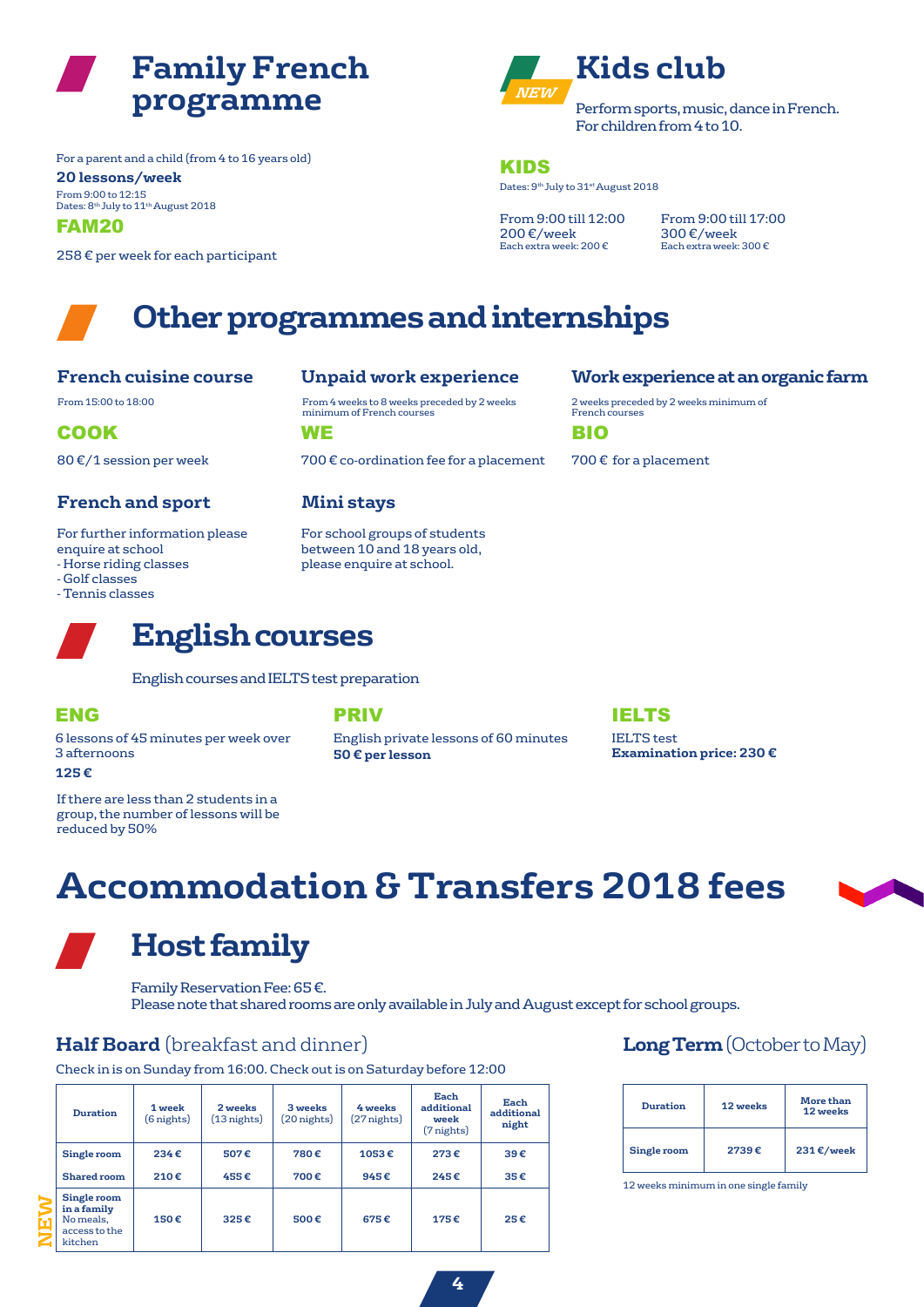## **Halls of Residence**

Accommodation Fee: 55€ (for residences and hotels) These halls of residence are very popular. Please check availability before finalising your enrolment.

### **Montebello Residence**

96, Avenue Valrose - Nice For summer months only.

- Check-in Sunday 16:00.

- Check-out Saturday before 12:00. - Single (12m<sup>2</sup>) or double room (20m<sup>2</sup>) with bathroom and toilet.

- Sheets and towels are provided on arrival.

- Rooms are cleaned once a week

- A deposit of **200 €** is required on arrival and returned on departure

| <b>Short Term</b><br>(July - August) | 1 week<br>$(6$ nights) | 2 weeks<br>$(13$ nights) | 3 weeks<br>$(20$ nights) | Extra<br>week<br>(7 nights) |
|--------------------------------------|------------------------|--------------------------|--------------------------|-----------------------------|
| Single                               | 290€                   | 580€                     | 870€                     | 290€                        |
| Double<br>(per person)               | 255€                   | $510 \in$                | 765f                     | 255€                        |

### **France Riviera**

Ex Sun Valley Residence 145 bis Rue de France - Nice

Single room for 1 or 2 people with bathroom and kitchenette

- Check in Sunday from 18:00

- Check out Saturday before 12:00 - A deposit of 150 € is required on your arrival.

- If an extra bed is needed: 60 €/week.



## **Lamy Port Residence**

82, Rue Barberis - Nice

- Check-out Saturday before 11:00. - A deposit of **310 €** is required in this residence when you enrol.

- Kitchen kit: 50 € not refundable.



| Oct - April     | 1 week<br>$(6$ nights) | 2 weeks<br>$(13$ nights) | 3 weeks<br>$(20$ nights) | 4 weeks<br>$(27$ nights) |
|-----------------|------------------------|--------------------------|--------------------------|--------------------------|
| 1 person        | 350€                   | 700€                     | 1050€                    | 1220€                    |
| 2 people        | 400 $\varepsilon$      | 800€                     | 1200 $\varepsilon$       | 1460 $\varepsilon$       |
| <b>May-Sept</b> |                        |                          |                          |                          |
| 1 person        | 385€                   | 770€                     | 1155€                    | 1350€                    |
| 2 people        | 450€                   | 900€                     | 1340 $\varepsilon$       | 1600€                    |



(September to May)

**3 months minimum Extra month Long Term**

### **Adagio Acropolis Residence**

Ex CITEA 42, Boulevard Risso - Nice

Single or double room with bathroom and kitchenette. Price per room for one or two people. Prices to be confirmed.



|                     | 1 week<br>(6 nights) | 2 weeks | 3 weeks<br>$(13 \text{ nights})$ $(20 \text{ nights})$ $(27 \text{ nights})$ | 4 weeks            | Each<br>additional<br>night |
|---------------------|----------------------|---------|------------------------------------------------------------------------------|--------------------|-----------------------------|
| Oct - March         |                      |         |                                                                              |                    |                             |
| Single              | 426€                 | 845€    | 1280€                                                                        | 1539€              | 52€                         |
| Double              | 480€                 | 962€    | 1480€                                                                        | 1728€              | 59€                         |
| <b>April - Sept</b> |                      |         |                                                                              |                    |                             |
| Single              | 546€                 | 1183€   | 1760€                                                                        | 1944 $\varepsilon$ | 54f                         |
| Double              | 606€                 | 1220€   | 1880€                                                                        | 2133€              | 59€                         |



## **Hotels Courrier**

Single room with breakfast Price per night

| 2 stars** | $3$ stars *** | $4$ stars **** |
|-----------|---------------|----------------|
|           |               |                |

**from 80 € from 90 € from 140 €**



## **Transfers**

For host families and other accommodation

### **Host Family Transfer (one way): 32 €**

The host family can meet the student at the Nice Airport or Nice Train Station between 10:00 and 21:00.

### **Shuttle Service (one way): 42 €**

Available for hotels or residences. Service also available for students who arrive in their host family after 9:00.

**DHL courrier: 120 €**

On request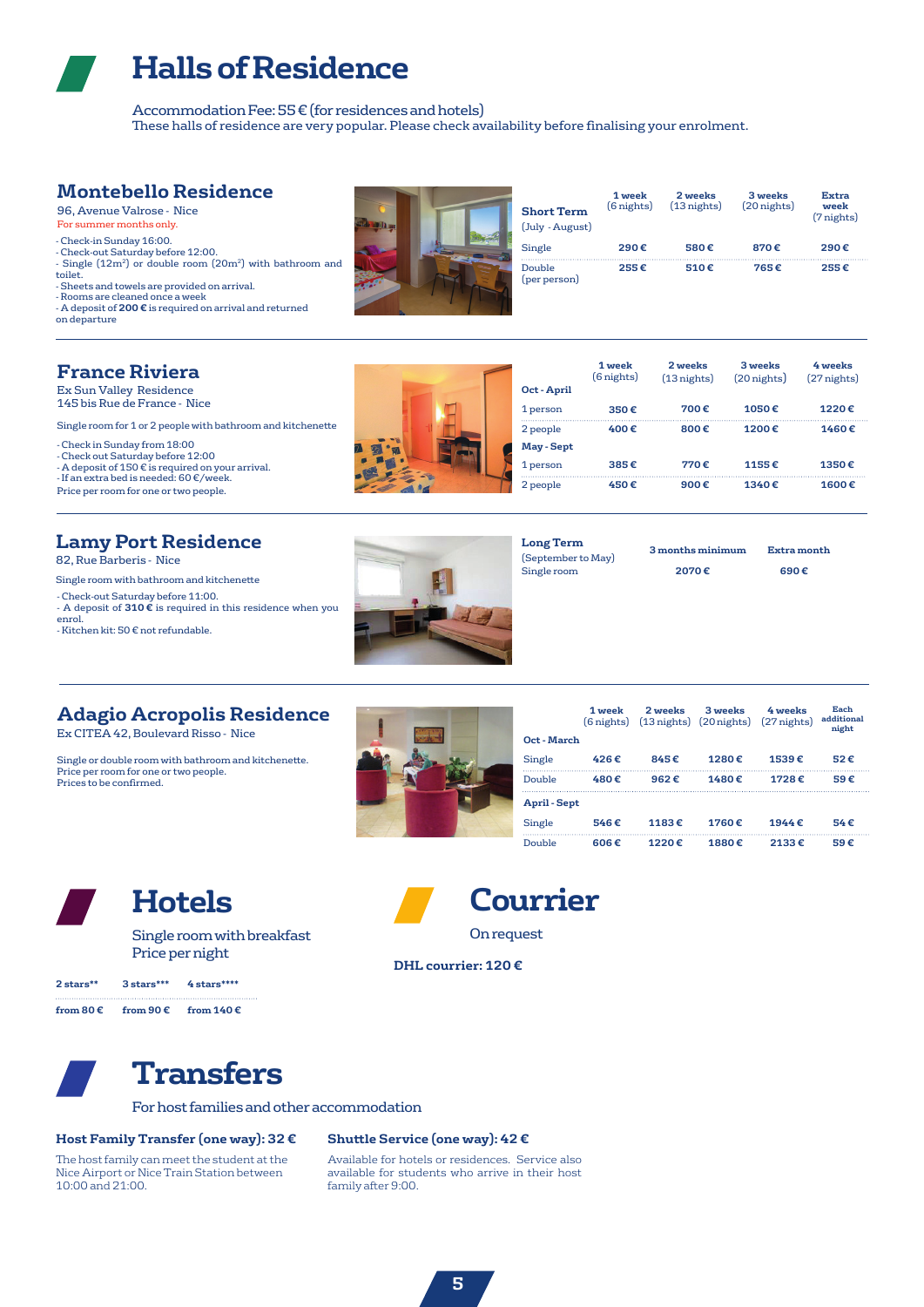# **General conditions**

**1. Registration fee: 45 Euros.** Payable for all courses. International House provides: all learning materials (a textbook is lent to some classes), a student guide, a map of the town and free access to the Internet and WIFI connection.

**2. Courses** start every Monday, except for complete beginners (see the dates given in this brochure) with classes taking place from Monday to Friday except on Public Holidays. If the duration of the course includes two public holidays during the first four weeks, one will be refunded. Student's holidays (for long term courses) have to be communicated to the school in advance so that the students will be able to catch up according to our availability. For short term courses absences are allowed and may be caught up if the school is informed one week in advance.

**3. A group** is made of three students minimum. If there is no group corresponding to a student's language level, the number of lessons will be reduced by 50% for one student, by 30% for two students.

**4. Family reservation fee: 65 Euros.** Host family accommodation is provided from 4 p.m. on the Sunday until the Saturday morning following the end of the course. Other arrangements are possible if agreed with the family. **Accommodation fee for residences and hotels: 55 Euros.**

**5. Enrolment and payment:** A student is enrolled only when he/she has completed an enrolment form and returned it to the school with an INITIAL DEPOSIT for the lessons of **450 Euros**. This amount will be deducted from the student's invoice. If he/ she has chosen accommodation in a RESIDENCE or HOTEL, the INITIAL DEPOS-IT must be **450 Euros** for the lessons and an additional **500 Euros** to secure the accommodation\*. Enrolment is considered definite once the student has received a letter of confirmation and the invoice stating the total amount from the school. The REMAINDER OF THE BALANCE for the course and accommodation must be paid 4 weeks before the start date of the students' course.

An extra deposit of **200 Euros** against damages (in addition to the **500 Euros** already paid) will be required on arrival at the flat for all students renting a studio in a residence. This deposit will be returned at the end of the stay, after an inventory with the owner provided no damage has occurred. Students must hold valid personal lia-

bility insurance covering any damage that might occur, a copy of which must be sent to the school prior to arrival in Nice. If the total amount of your stay is less than the deposit, please pay only what is required.

**6. Changes:** If the student decides to make any changes regarding dates, accommodation or the program once he/she has received the invoice, a fee of **30 Euros** will be charged.

**7. Reimbursement:** In the event of cancellation before the start of the course, the amount paid will be refunded less **200 Euros** provided the school receives notice of cancellation two weeks or more before the start of the course. In case of visa refusal, the applicant will have to send us an official document of refusal provided by the French consulate. Without this document no reimbursement will be possible. Once a course has started, tuition fees are not refundable except in extenuating circumstances at the Director's discretion. Please note that the cancellation procedure may take up to 4 weeks. If a student is absent during the course for personal or medical reasons or to sit the D.E.L.F. examination, the days are neither transferable nor refunded. For halls of residence, **the cancellation fee is 500 Euros** if the school is informed 2 weeks minimum before the starting date. No reimbursement is possible if asked less than 2 weeks before the starting date.

**8. Activities:** Excursions and social activities are not included in the costs, except for the teenage programme.

**9. Insurance:** All students are strongly advised to take out comprehensive medical and personal insurance (illness, accident, hospitalization, cancellation, etc.) to cover their stay in France, as well as personal liability insurance. The school authorities cannot be held responsible for accidents caused by students during their stay. Students taking part in the teenage summer programme are insured if they take the whole package.

**10. Bank charges**: A flat fee of **5 Euros** will be added for each payment by credit card or Internet.

**11**. In the absence of friendly resolution, **any disputes**  concerning the present general conditions will be referred to Commercial Court of Nice.

(\*) for students living outside the EU who need an invitation letter for their visa application, the initial deposit would be 1000 €.

nternational **House** 

Centre de langues Riviera 27, Rue Rossini 06000 Nice - France Phone: +33(0)4 93 62 60 62 info@ihnice.com www.ihnice.com









Nice



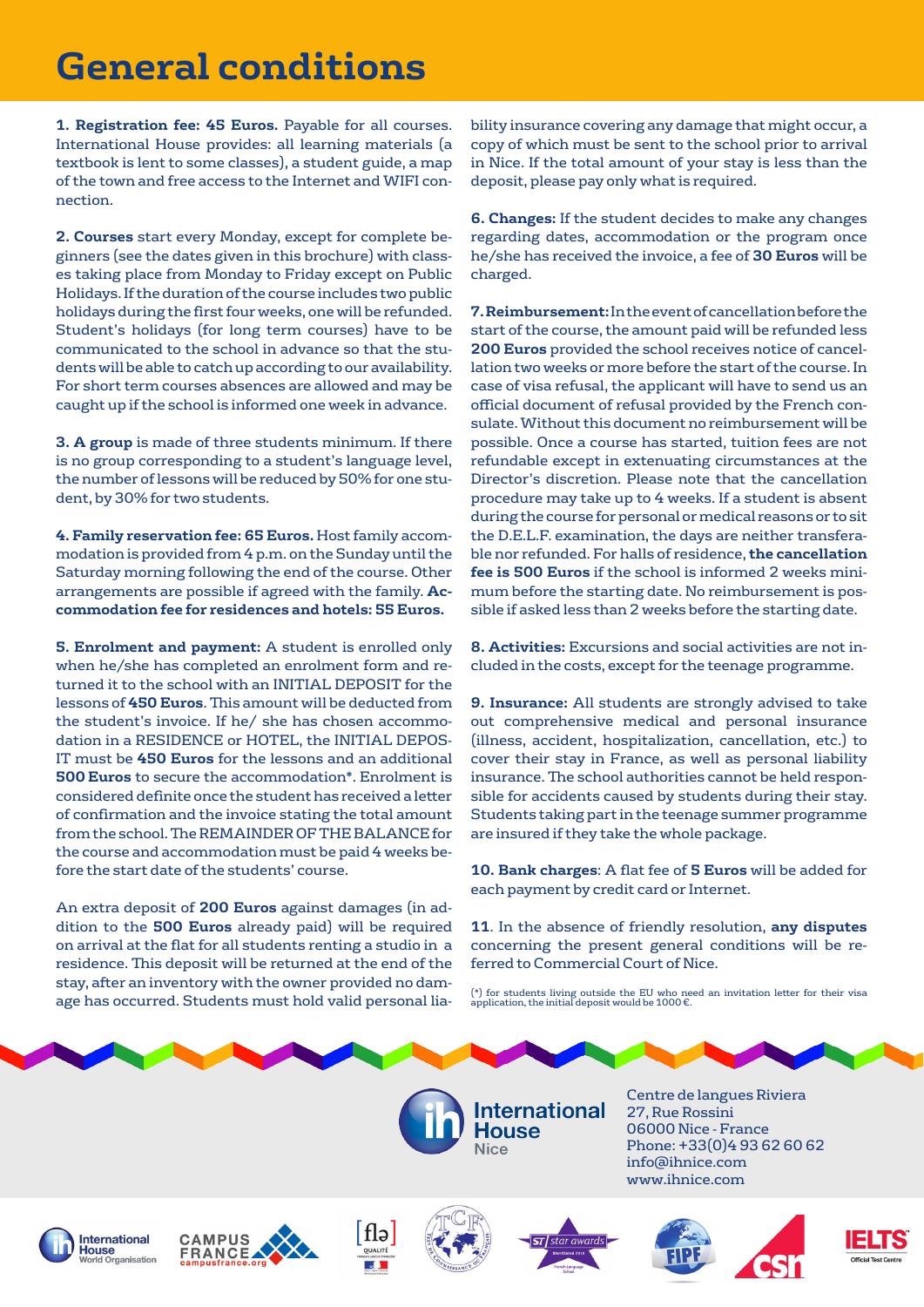|          | Name of the agency: |
|----------|---------------------|
| (If any) |                     |

| www.ihnice.com |  |  |
|----------------|--|--|
|                |  |  |
|                |  |  |

### **Personal details**

| Family name:                            | Mr<br>Ms                                        |
|-----------------------------------------|-------------------------------------------------|
| First name:                             |                                                 |
| <b>Address:</b>                         |                                                 |
| City:                                   | Zip code: Country:                              |
| Phone:<br>(with country code)<br>Email: | Fax:<br>(with country code)<br>Passport number: |
| Nationality:                            | Date of birth:                                  |
| Profession:                             | Age:<br>.                                       |

### **French Course**

| Please reserve me a place on the following course(s):<br>(indicate the course code. Ex: $CO30$ ) |              |          |               |
|--------------------------------------------------------------------------------------------------|--------------|----------|---------------|
| Course code:                                                                                     | from:<br>.   | to:<br>. | week(s):<br>. |
| If necessary                                                                                     |              |          |               |
| 2 <sup>nd</sup> Course code:                                                                     | from:<br>.   | to:      | week(s):<br>. |
| $\Box$ Complete Beginner                                                                         | Intermediate |          | Advanced      |
| Elementary                                                                                       |              |          |               |

## **Accommodation**

| Please also reserve me the following accommodation:   | <b>Sunday to Saturday</b>     |                                                                                |                     |     |
|-------------------------------------------------------|-------------------------------|--------------------------------------------------------------------------------|---------------------|-----|
| With a host family                                    | Single<br>room                | Double<br>room                                                                 | from:<br>.          | to: |
| <b>Teenage Summer Programme</b><br>(Shared room only) | on<br>campus                  |                                                                                | from:               | to: |
| In a student residence                                | Single<br>Lamy<br>Single only | Montebello $\Box$ Montebello<br>Double<br><b>France Riviera</b><br>Single only | from:               | to: |
| In Adagio Residence                                   | Single                        | Double                                                                         | from:<br>.          | to: |
| In a hotel                                            | $2**$                         | $3***$ 4 ****                                                                  | from:<br>. <b>.</b> | to: |
|                                                       |                               |                                                                                | from:               | to: |
| smoker<br>Iama                                        | non-smoker                    |                                                                                |                     |     |
| Other requirements:                                   |                               |                                                                                |                     |     |